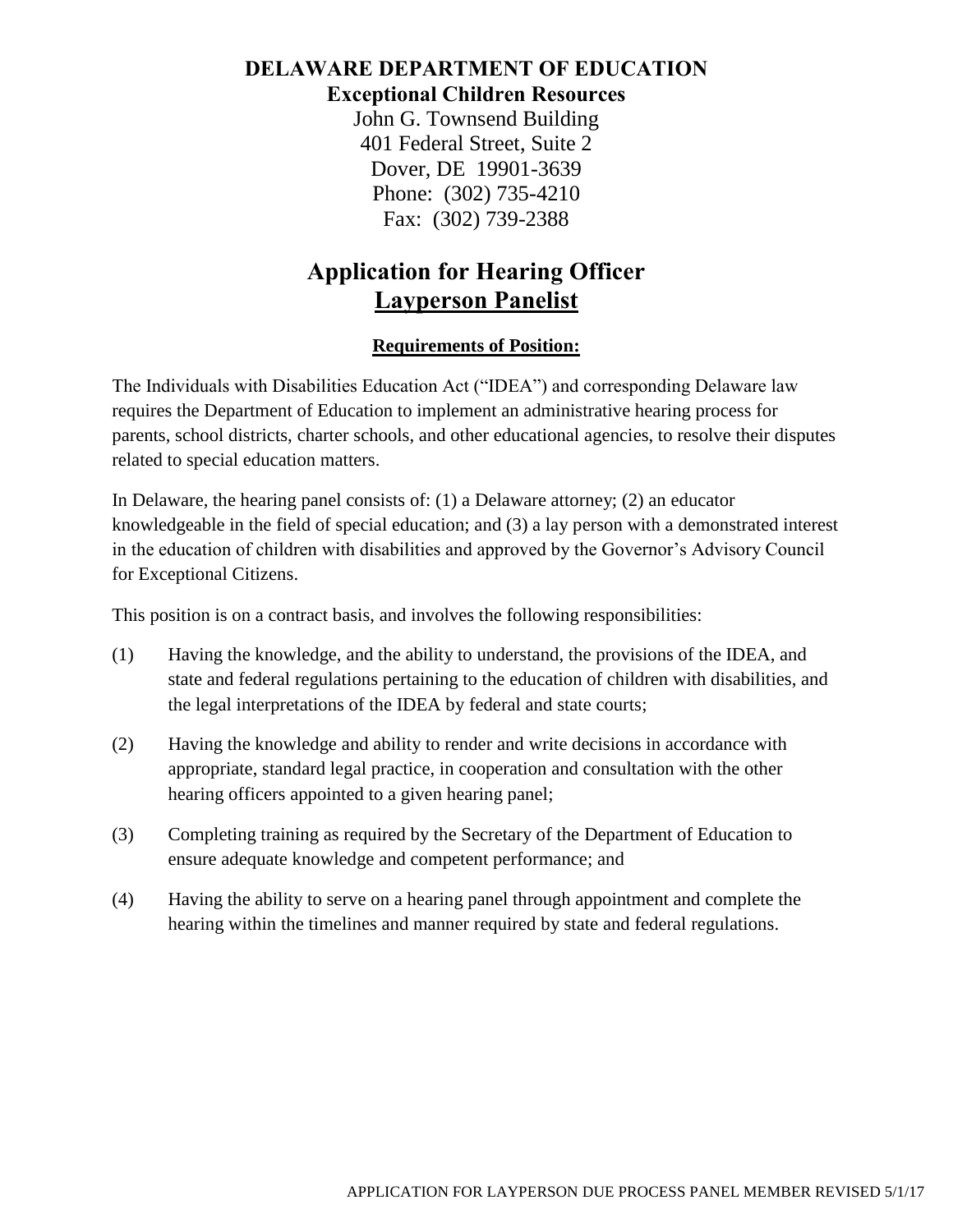## **Layperson Panelist Application:**

|     | To apply for a position as a hearing officer, please complete the following:                                                                                                                                                                                                                                                                                       |        |     |        |     |                                                                                                                                                                                                |  |
|-----|--------------------------------------------------------------------------------------------------------------------------------------------------------------------------------------------------------------------------------------------------------------------------------------------------------------------------------------------------------------------|--------|-----|--------|-----|------------------------------------------------------------------------------------------------------------------------------------------------------------------------------------------------|--|
|     |                                                                                                                                                                                                                                                                                                                                                                    |        |     |        |     |                                                                                                                                                                                                |  |
|     |                                                                                                                                                                                                                                                                                                                                                                    |        |     |        |     |                                                                                                                                                                                                |  |
|     |                                                                                                                                                                                                                                                                                                                                                                    |        |     |        |     |                                                                                                                                                                                                |  |
|     |                                                                                                                                                                                                                                                                                                                                                                    |        |     |        |     |                                                                                                                                                                                                |  |
|     |                                                                                                                                                                                                                                                                                                                                                                    |        |     |        |     |                                                                                                                                                                                                |  |
|     |                                                                                                                                                                                                                                                                                                                                                                    |        |     |        |     |                                                                                                                                                                                                |  |
|     |                                                                                                                                                                                                                                                                                                                                                                    |        |     |        |     |                                                                                                                                                                                                |  |
|     |                                                                                                                                                                                                                                                                                                                                                                    |        |     |        |     |                                                                                                                                                                                                |  |
|     |                                                                                                                                                                                                                                                                                                                                                                    |        |     |        |     |                                                                                                                                                                                                |  |
|     | Please answer the following questions:                                                                                                                                                                                                                                                                                                                             |        |     |        |     |                                                                                                                                                                                                |  |
| (1) | Are you willing and able to attend due process hearing panel training provided by the Department<br>of Education for hearing panelists?                                                                                                                                                                                                                            |        |     |        |     |                                                                                                                                                                                                |  |
|     |                                                                                                                                                                                                                                                                                                                                                                    | □      | Yes | □      | No. |                                                                                                                                                                                                |  |
| (2) | Are you willing to review, know, and understand the Department's special education regulations<br>and hearing rules, the Individuals with Disabilities Education Act ("the IDEA"), the federal<br>regulations implementing the IDEA, the Administrative Procedures Act, and other state and<br>federal laws affecting the education of children with disabilities? |        |     |        |     |                                                                                                                                                                                                |  |
|     |                                                                                                                                                                                                                                                                                                                                                                    | $\Box$ | Yes | $\Box$ | No. |                                                                                                                                                                                                |  |
| (3) | Can you anticipate any situation which may present a professional or personal conflict of interest<br>for you to serve as a hearing officer?                                                                                                                                                                                                                       |        |     |        |     |                                                                                                                                                                                                |  |
|     |                                                                                                                                                                                                                                                                                                                                                                    | □      | Yes | □      | No. |                                                                                                                                                                                                |  |
|     |                                                                                                                                                                                                                                                                                                                                                                    |        |     |        |     |                                                                                                                                                                                                |  |
| (4) | Do you have a disability which requires any accommodation( $s$ ) as a hearing panelist?                                                                                                                                                                                                                                                                            |        |     |        |     |                                                                                                                                                                                                |  |
|     |                                                                                                                                                                                                                                                                                                                                                                    | □      | Yes | □      | No. |                                                                                                                                                                                                |  |
|     | If yes, please explain what accommodation(s): $\qquad \qquad$                                                                                                                                                                                                                                                                                                      |        |     |        |     |                                                                                                                                                                                                |  |
| (5) | above. Use additional pages as needed.                                                                                                                                                                                                                                                                                                                             |        |     |        |     | Please explain how your education, training, and experience qualifies you to serve as a hearing<br>officer for the Department of Education based on the requirements of the position described |  |